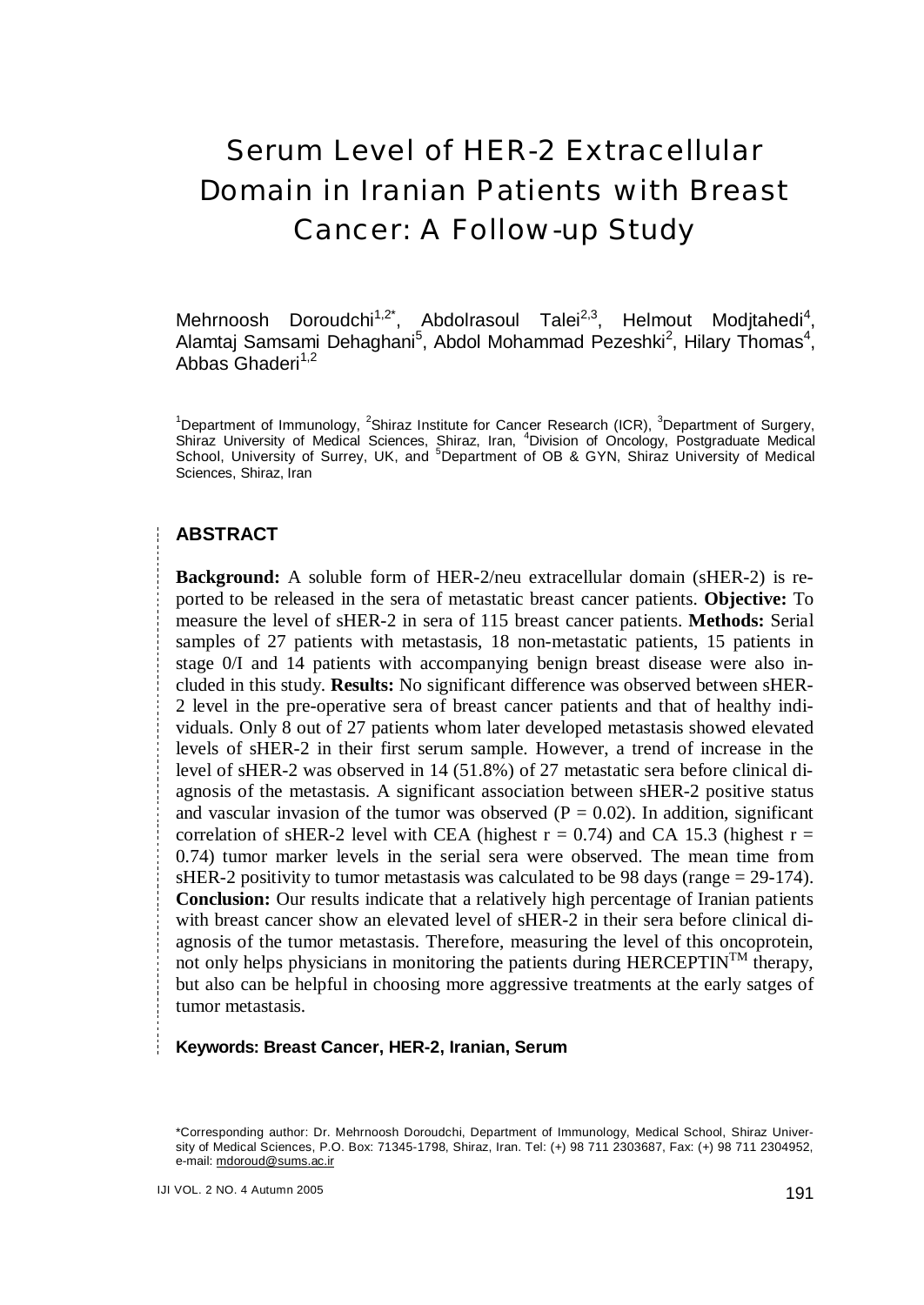# **INTRODUCTION**

Molecular biomarkers have long been used for different purposes in clinical settings. Among the most useful biomarkers are those that can be used as prognostic or predictive markers. HER-2/neu molecule is a member of Epidermal Growth Factor Receptor (EGFR) family which has been used both as a prognostic and predictive biomarker in breast cancer (1, 2, 3, 4, 5). Increased expression of HER-2/neu in breast cancer cells results in transactivation of EGFR family receptors with an expanded repertoire of substrates and signaling responses and also stabilizing and recycling of EGFR-HER-2 heterodimers (6,7). Therefore the overexpression of HER-2/neu in breast tumors is considered a poor prognostic factor (8, 9, 10). In addition, evaluation of HER-2/neu expression in breast cancer patients can aid physicians in choosing the appropriate type of adjuvant therapy (11). A more promising use of HER-2/neu biomarker came into existence after approval of  $HERCEPTIN<sup>TM</sup>$ , a humanized monoclonal antibody, for treatment of breast tumors with HER-2/neu overexpression.

In spite of being very useful in the selection of patients who benefit from HER- $CEPTIN<sup>TM</sup>$  treatment, the traditional immunohistochemical detection of membranous HER-2/neu overexpression in breast cancer patients cannot help physicians in monitoring the patient's status after surgical removal tumor. However, several studies showed that the extracellular domain of this molecule is released into sera of 9-52% of breast cancer patients with regional and distant metastasis (12,13,14) and its level in the circulation is reported to correlate with the immunohistochemical detection of this protein in breast tumors (15). Serum level of circulatory soluble HER-2 (sHER-2) molecule is therefore suggested to be a prognostic marker in metastatic breast carcinoma and is a candidate marker for early detection and response to therapy in breast cancer (15, 16).

Overexpression of the HER-2 protein has been reported in 20-30% of malignant tissues of breast cancer patients (17). We have shown previously that HER-2 overexpression is common and associated with a shorter-disease free survival in Iranian patients with breast cancer (17). In the present study, we determined the level of extracellular domain of HER-2 in the sera of Iranian breast cancer patients and investigated its potential usefulness in predicting the clinical course of the disease after removal of tumor mass.

# **SUBJECTS AND METHODS**

In total, 115 patients whom referred to the Referral Breast Cancer Clinic, Shiraz University of Medical Sciences, for surgery and 43 healthy women were included in this study. Sera were collected before and every 3 months after surgery for 24 consecutive months (between January 2001 and January 2003) and were kept at –20°C until use. Of the 115 patients whom the study started with, 41 patients were excluded from further follow up, due to lack of consecutive sera. The level of soluble HER-2 molecule in the first sera of all patients and in the serial sera (where available) of 27 metastatic , 18 non-metastatic breast cancer patients, 14 patients with accompanying fibrocystic breast disease and 15 patients in the stages 0/I was measured using a commercial sandwich ELISA assay (IBL, Germany). The ELISA assay was performed according to the manufacturer's instructions. The same method was used to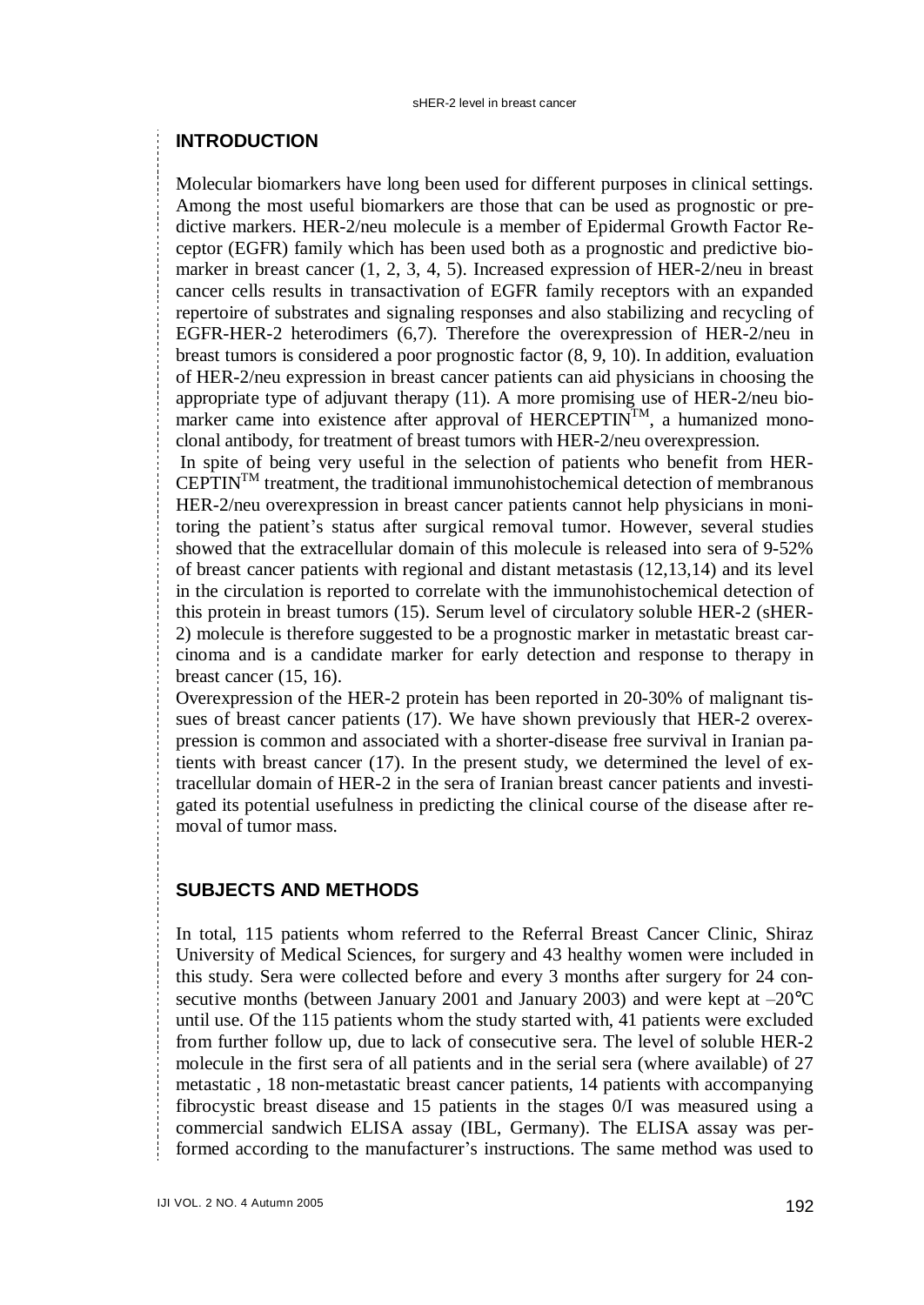determine the level of sHER-2 in the sera of control subjects who were age/sex/ethnicity matched females referred to the Zeinabiye Gynecologic Clinic for routine check up and were clinically diagnosed to be healthy. The cut off level of sHER-2 positivity (6.8 ng/ml) was calculated as mean  $+ 2$  SD of sHER-2 level in 43 normal individuals. Due to the high variation in the level of sHER-2, Geometric mean level (GMT) of sHER-2 was calculated and used for further analysis. Demographic and clinical data of the patients were recorded in a questionnaire at the time of sampling and during follow-up.

Indirect immunoperoxidase method was used for detection of estrogen receptor (ER) and progesterone receptor (PR) on formalin fixed paraffin-embedded 5 μm sections. Estrogen and progesterone receptor assays were carried out by linked avidinstreptavidin method as described by the manufacturer (DAKO, Denmark). The carcinoembryonic antigen (CEA) and CA15.3 levels had previously been determined by commercial ELISA assays (IBL, Germany) according to the manufacturer's instructions (Talei et al. unpublished data). CEA levels greater than 5 ng/ml and CA15.3 levels greater than 30 IU/ml were considered as positive.

**Statistical Analysis.** Using SPSS software (version 10, SPSS Inc., Chicago, IL., USA) and EPI Info 2000 software (public domain application), independent samples t-test was used to compare the mean level of sHER-2 between groups. Chi-square, Fisher exact and Spearman's rho tests were used to analyze the correlations. Mann-Whitney test was used to compare the mean level of sHER-2 between metastatic and non-metastatic patients.

# **RESULTS**

All patients were females aged between 26 to 74 years (mean  $\pm$  S.D. = 47.9  $\pm$  9.8 years). The mean age of control subjects was  $42.5 \pm 6.7$  years. Only 11(9.6%) patients had a positive family history of cancer and 6(5.2%) patients had a positive history of previous cancer(s). Of 115 patients, 61(53%) were post-menopausal and 51 (44%) were pre-menopausal. For 3 (3%) patients the menopausal status was not clear. The histologic type of tumor was found to be 103 (90%) ductal, 5 (4%) lobular, 4 (3%) medullary and 3 (3%) unknown. Of the 115 patients, 1 (0.9%) was in stage 0, 14 (12.2%) were in stage I, 75 (65.2%) were in stage II and 25 (21.7%) were in stage III.

None of the patients with accompanying fibrocystic breast disease had a family history of cancer or history of other cancer(s). Of these 14 patients, 6 (43%) were postmenopausal and 7(50%) were pre-menopausal. One (7%) of the patients menopausal status was not known. All but one of them had ductal carcinoma type of the tumor. Among the patients whom were in stage 0/I disease, only one patient had lobular carcinoma and all others had ductal carcinoma of breast. In this group 7 patients were post-menopausal, 7 were pre-menopausal and one was of unknown status. Only one of them had a positive family history of cancer and none had a positive history of previous cancer(s).

Only 4 out of 43 normal females showed a level of sHER-2 in their sera. The mean level of sHER-2 in sera of 43 normal individuals and in the first sera of 115 breast cancer patients were found to be  $4.82 \pm 1.62$  ng/ml and  $14.23 \pm 2.88$  ng/ml, respec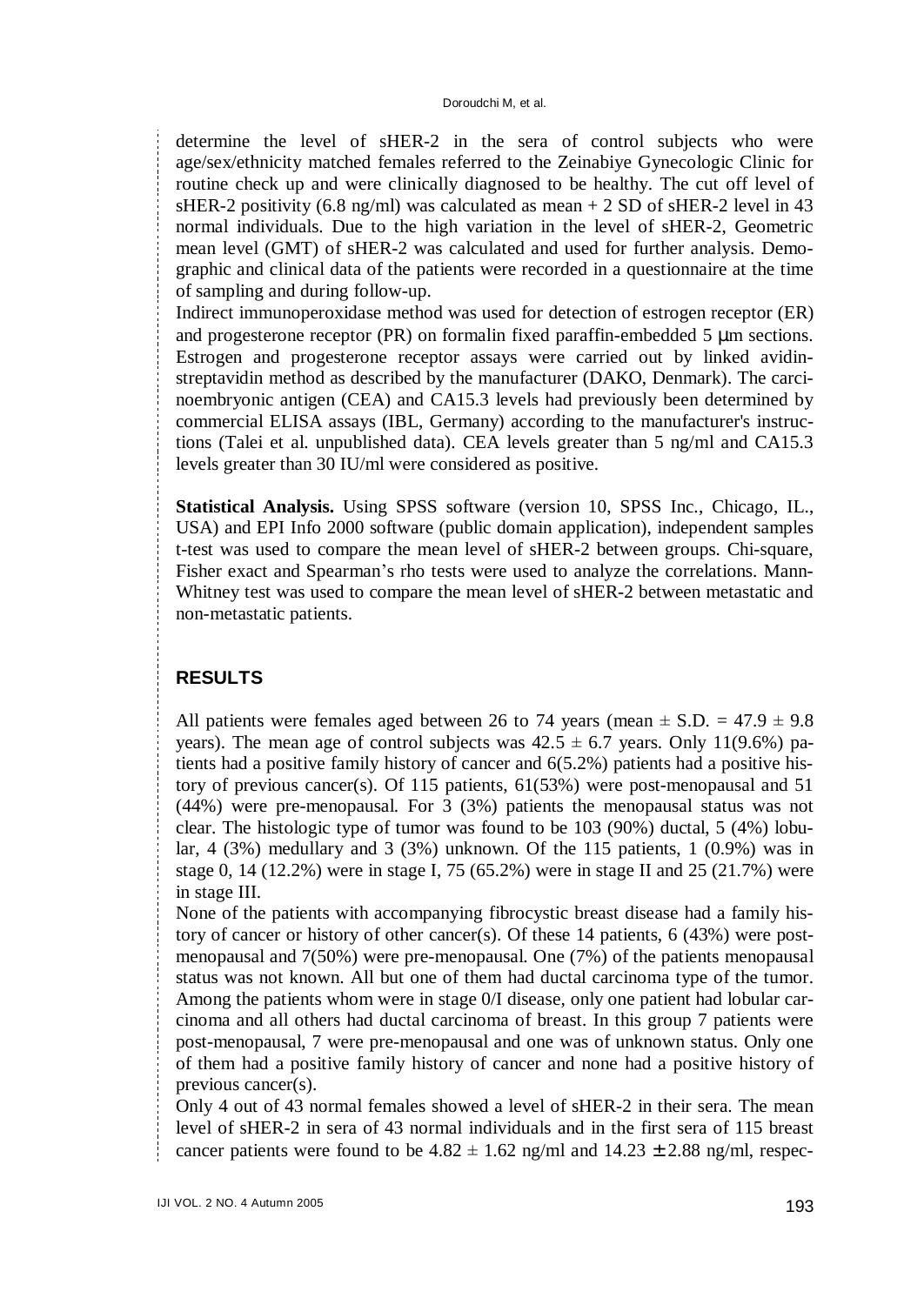tively. There was no significant difference between the mean level of sHER-2 in sera of patients and controls ( $P = 0.46$ ). Of the 14 patients with accompanying fibrocystic breast disease, only one patient had a low level of sHER-2 in her first serum (i.e. 13.79 ng/ml). This was the only patient in this group who showed an increasing trend of sHER-2 in her sera during the follow-up. Unfortunately the patient passed away after 4 samplings (in 9 months period). It is worth mentioning that the level of CEA and CA15-3 tumor markers in her serum showed an increasing pattern, too (table 1). None of the patients with stages 0/I disease had a detectable level of sHER-2 in their sera.

|  | Table 1. Comparative level of tumor markers in 4 consecutive sera of a |  |
|--|------------------------------------------------------------------------|--|
|  | breast cancer patient with accompanying benign breast disease          |  |

|          | $sHER-2$ (ng/ml) | CA 15-3 (IU/ml) | $CEA$ (ng/ml) |  |
|----------|------------------|-----------------|---------------|--|
| Sample 1 | 13.79            | 20              | 26.1          |  |
| Sample 2 | 62.12            | 375             | 86.6          |  |
| Sample 3 | 85.23            | 421.3           | 47.8          |  |
| Sample 4 | 126              | 392.2           | 52.2          |  |
|          |                  |                 |               |  |

The clinical characteristics of the studied metastatic and non-metastatic patients are shown in table 2. No significant difference was observed between metastatic and non-metastatic patients in relation to menopausal status, tumor size, ER and PR status, perineural invasion and vascular invasion of the tumor, however, a trend of difference was observed according to the stage and nodal status ( $P = 0.06$ ). Due to the small number of patients in groups, patients with stages I and II disease were compared to those with stages III and IV in metastatic and non-metastatic patients. Fisher exact test revealed a significant difference between the two groups ( $P =$ 0.001).

Of 18 non-metastatic patients, only one had a low level of soluble HER-2 in her first  $(4.35 \text{ ng/ml})$  and last  $(2.09 \text{ ng/ml})$  collected sera. In contrast,  $8$   $(29.6\%)$  of 27 metastatic patients had elevated levels of soluble HER-2 in the first serum samples (mean  $\pm$  S.D. = 16.57  $\pm$  3.02 ng/ml, P=0.04). A trend of continuous rise in soluble HER-2 level during the tumor progression and metastasis was observed. In addition, 14 (51.8%) of 27 metastatic patients showed sHER-2 in their sera (figure 1) before metastasis of the tumor. In this regard a significant association was observed between vascular invasion and sHER-2 positivity in the patients' first post-operative sera ( $P = 0.024$ ). Among the 14 patients whom were sHER-2 positive, 5 were pre-menopausal and 8 were post-menopausal, while the number of pre-menopausal and post-menopausal sHER-2 negative metastatic patients was 7 and 5, respectively. Menopausal status for one of the sHER-2 positive patients and one of the sHER-2 negative patients was not known. Accordingly, there was no correlation between menopausal status and sHER-2 positive status in sera of metastatic patients ( $P = 0.60$ ).

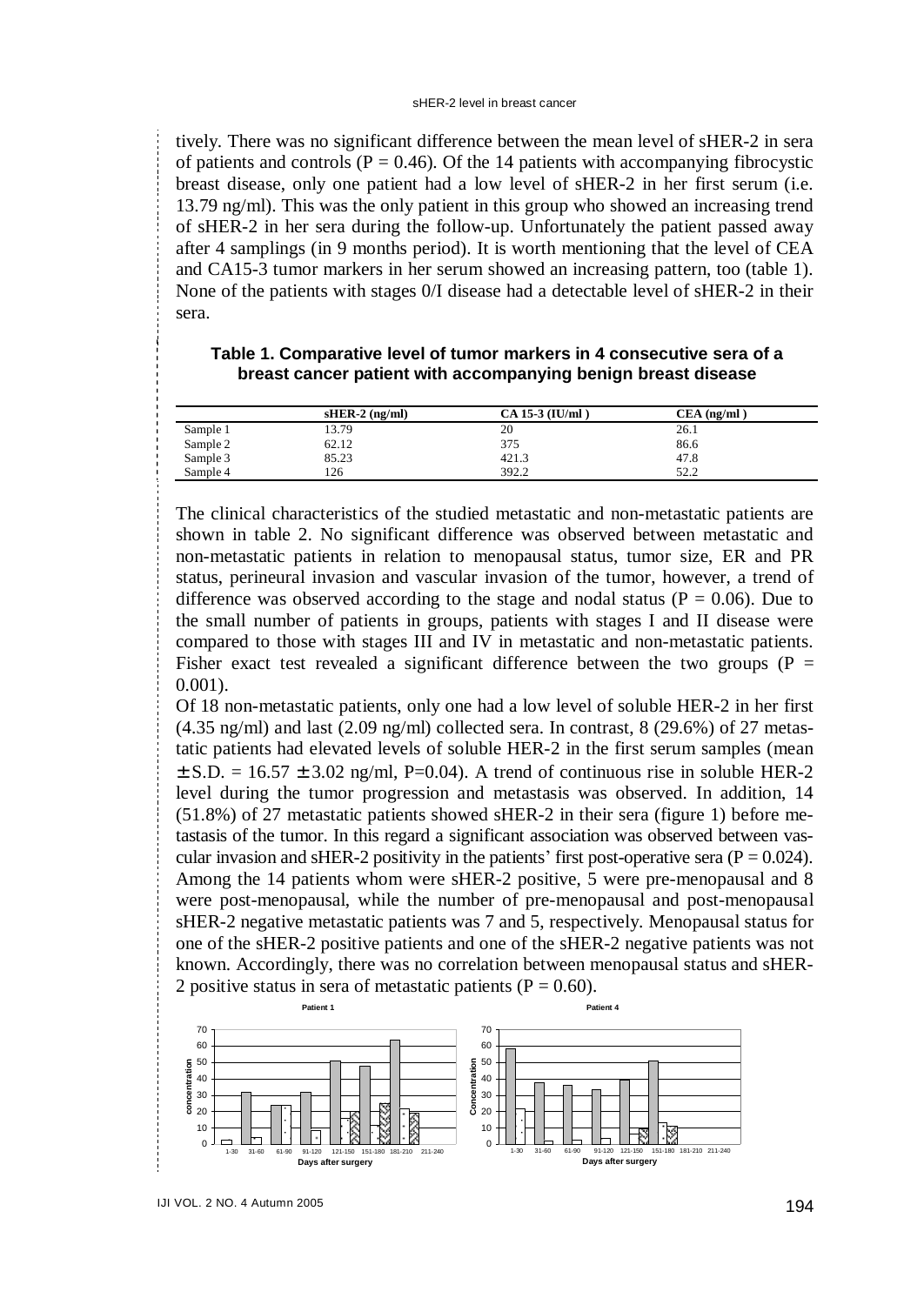Doroudchi M, et al.

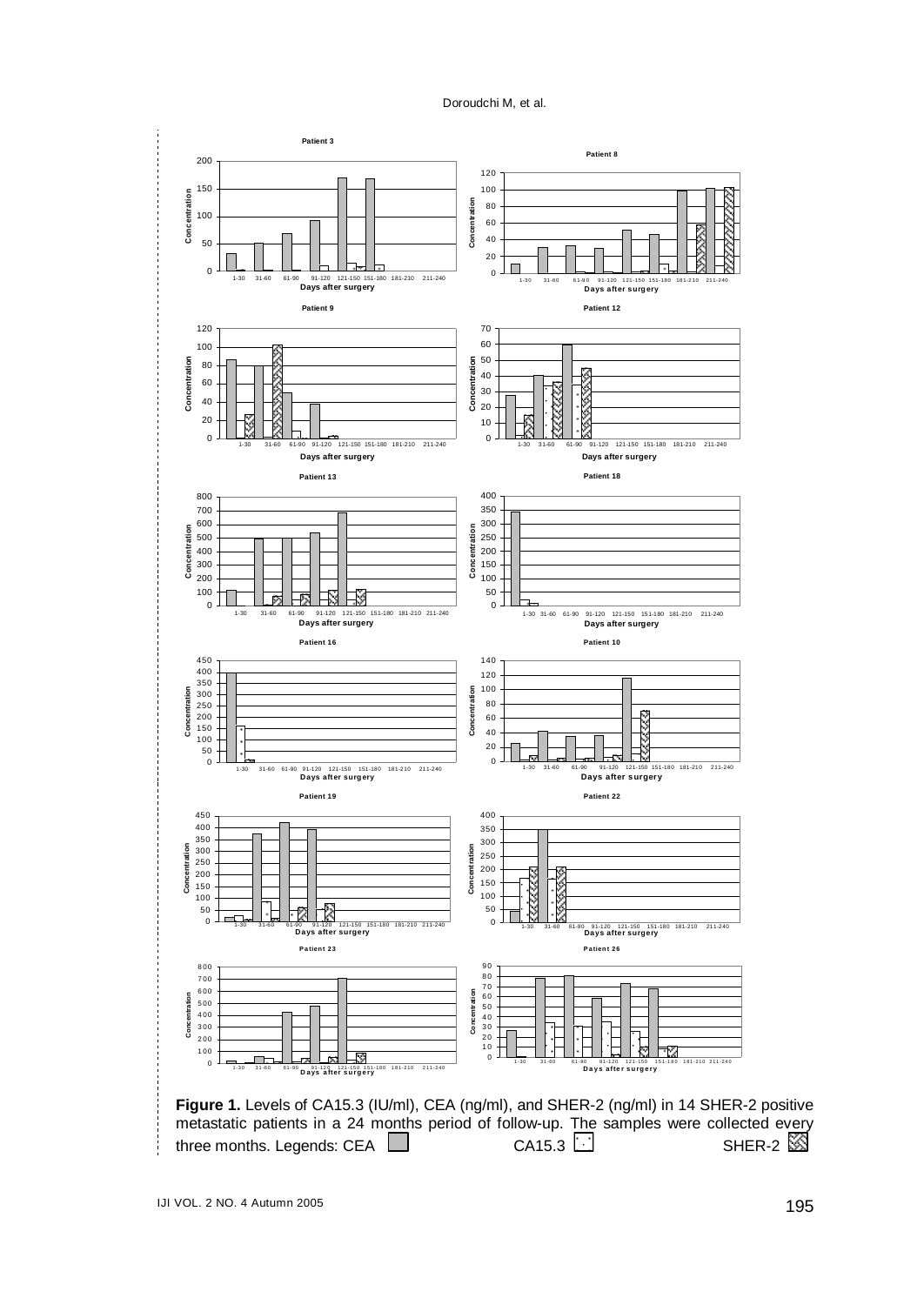|                             | Metastatic                        | Non-metastatic   |
|-----------------------------|-----------------------------------|------------------|
| Menopause                   |                                   |                  |
| Pre                         | 12                                | $\overline{7}$   |
| Post                        | 13                                | 11               |
| Unknown                     | $\overline{c}$                    | $\boldsymbol{0}$ |
| Family history of cancer    |                                   |                  |
| Pos                         | $\sqrt{2}$                        | $\boldsymbol{0}$ |
| Neg                         | 25                                | 18               |
| History of previous cancers |                                   |                  |
| Pos                         | $\overline{c}$                    | $\overline{0}$   |
| Neg                         | 25                                | 18               |
| Histologic type             |                                   |                  |
| Ductal                      | 27                                | 17               |
| Lobular                     | $\mathbf{0}$                      | $\mathbf{0}$     |
| Medulary                    | $\boldsymbol{0}$                  | $\mathbf{1}$     |
| Unknown                     | $\overline{0}$                    | $\boldsymbol{0}$ |
| Nodal involvement           |                                   |                  |
| Pos                         | 14                                | $\,8\,$          |
| <b>Neg</b>                  | 8                                 | $\mathbf{1}$     |
| Unknown                     | 5                                 | 9                |
|                             |                                   |                  |
| Stage<br>I                  | $\overline{4}$                    | $\overline{c}$   |
| $\scriptstyle\rm II$        | 11                                | 14               |
| Ш                           | 12                                | $\mathbf{0}$     |
| IV                          |                                   |                  |
|                             | $\boldsymbol{0}$                  | $\boldsymbol{0}$ |
| Unknown                     | $\boldsymbol{0}$                  | $\overline{c}$   |
| Tumor size                  |                                   |                  |
| T <sub>0</sub>              | $\mathbf{1}$                      | $\boldsymbol{0}$ |
| T1                          | $\overline{4}$                    | 3                |
| T <sub>2</sub>              | 13                                | 13               |
| T3                          | 6                                 | $\mathbf{1}$     |
| T <sub>4</sub>              | 3                                 | $\boldsymbol{0}$ |
| Unknown                     | $\boldsymbol{0}$                  | $\mathbf{1}$     |
| Perineural invasion         |                                   |                  |
| Pos                         | $\overline{7}$                    | 3                |
| <b>Neg</b>                  | 15                                | 10               |
| Unknown                     | 5                                 | 5                |
| Vascular invasion           |                                   |                  |
| Pos                         | 11                                | 6                |
| <b>Neg</b>                  | 12                                | $\,8\,$          |
| Unknown                     | $\overline{4}$                    | $\overline{4}$   |
| Histological grade          |                                   |                  |
| Ι                           | $\overline{3}$                    | 5                |
| П                           | 14                                | 6                |
| Ш                           | 3                                 | $\boldsymbol{2}$ |
| Unknown                     | 7                                 | 5                |
| Estrogen receptor           |                                   |                  |
| Pos                         | 13                                | $\,$ 8 $\,$      |
| Neg                         | 11                                | 9                |
| Unknown                     | 3                                 | 1                |
| Progesterone receptor       |                                   |                  |
| Pos                         | 15                                | 10               |
| Neg                         | 9                                 | $\tau$           |
| Unknown                     | $\mathfrak{Z}$                    | $\mathbf{1}$     |
| ER/PR double status         |                                   |                  |
| Pos/Pos                     | 11                                | $\tau$           |
|                             |                                   |                  |
| Neg/Neg                     | $\tau$                            | 6                |
| Pos/Neg                     | $\sqrt{2}$                        | $\mathbf{1}$     |
| Neg/Pos                     | $\overline{4}$                    | $\mathfrak z$    |
| Unknown<br>Total            | $\ensuremath{\mathfrak{Z}}$<br>27 | $\,1$<br>18      |

#### **Table 2. The clinical characteristics of 27 metastatic and 18 non-metastatic breast cancer patients**

The mean time from soluble HER-2 positivity to diagnosis of metastasis was found to be 98 days (range: 29-174 days, figure 2). Among metastatic breast cancer patients, 7 had bone metastasis, 8 had lung metastasis, 10 had liver metastasis and 2

÷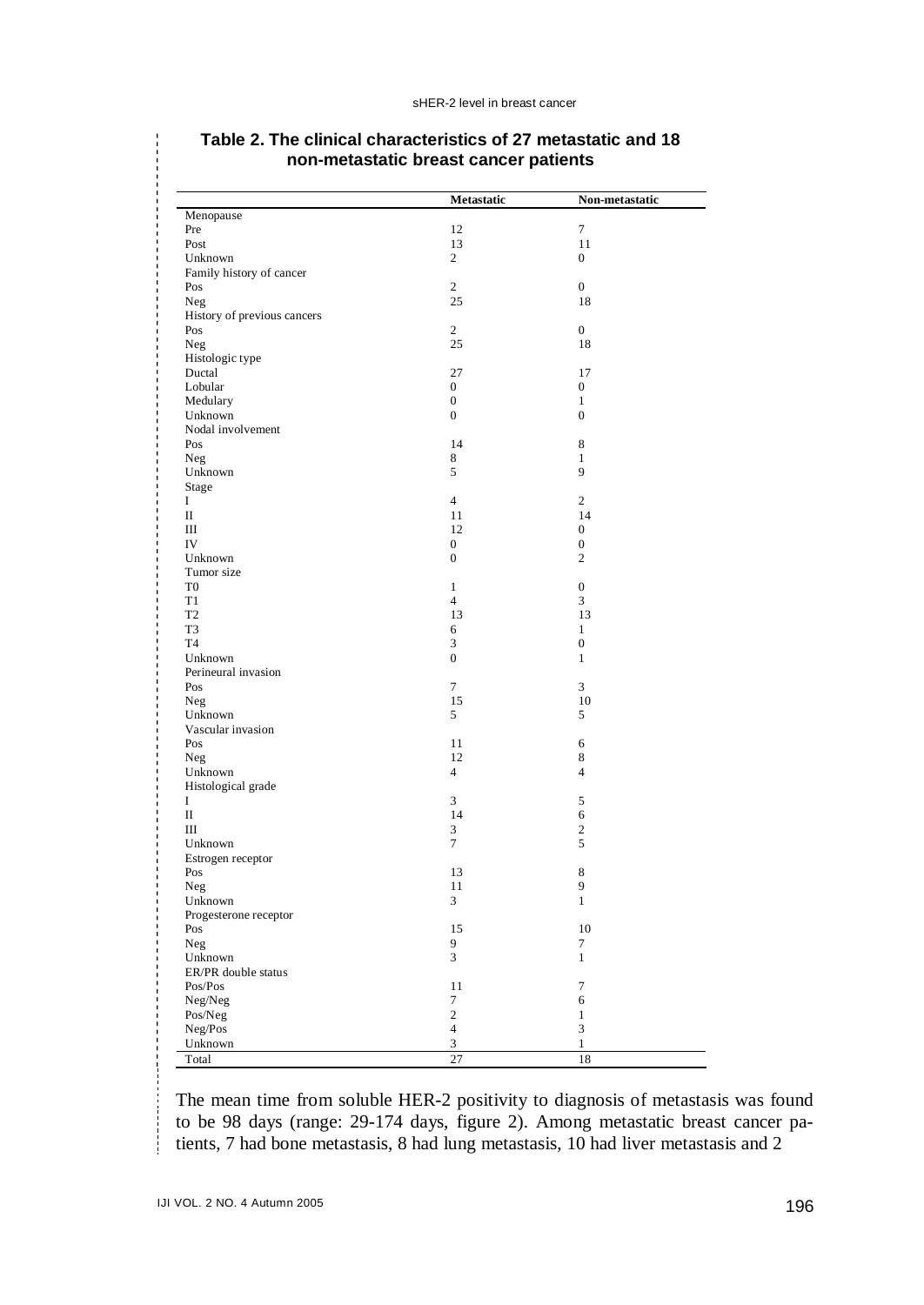



**Figure 2.** The increasing trend of SHER-2 in sera of 2 metastatic patients before detection of lung metastasis. The arrow shows the time that metastasis was clinically detected.

had brain metastasis. The rate of soluble HER-2 positivity was higher in patients with liver metastasis, however, the difference was not statistically significant (P=0.53, table 3). Three metastatic patients were sHER-2/ER/PR positive and three were sHER-2/PR positive, however, only one non-metastatic patient was sHER-2/ER/PR positive. None of the patients who developed distant metastasis in the course of follow up were in stage IV at the time of diagnosis; however, 7 sHER-2 positive and 5 sHER-2 negative patients were in stage III. The numbers of sHER-2 positive and sHER-2 negative metastatic patients in stage II were 7 and 4, respectively. The only 4 metastatic patients in stage I were all sHER-2 negative. No difference was observed between metastatic patients in early breast cancer (stages I/II) and locally advanced breast cancer (stage III) according to the sHER-2 status ( $P = 0.83$ ).

**Table3. The Serum HER-2 positivity in different metastatic patterns** 

|                  | Soluble HER-2 positive* | Soluble HER-2 negative | <b>Total</b> |
|------------------|-------------------------|------------------------|--------------|
| Bone metastasis  |                         |                        |              |
| Lung metastasis  |                         |                        |              |
| Liver metastasis |                         |                        |              |
| Brain metastasis |                         |                        |              |
| Total            | 14                      |                        |              |

There was a positive correlation between levels of sHER-2 and CA15.3 in the second, third, fourth and fifth serum samples  $(n = 25, 23, 21,$  and 18, respectively), however, the correlation between sHER-2 and CEA was only observed in the second, third, and fifth sera. The highest level of correlation between sHER-2 and CA15.3 was obtained in the fourth serum samples ( $r = 0.74$ ,  $P = 0.0001$ ,  $n = 21$ ), while the highest level of correlation between sHER-2 and CEA was observed in the fifth serum samples ( $r = 0.72$ ,  $P = 0.001$ ,  $n = 18$ ). The highest level of correlation between CEA and CA15.3 level was observed in the fourth sera ( $r = 0.69$ ,  $P = 0.0001$ ). No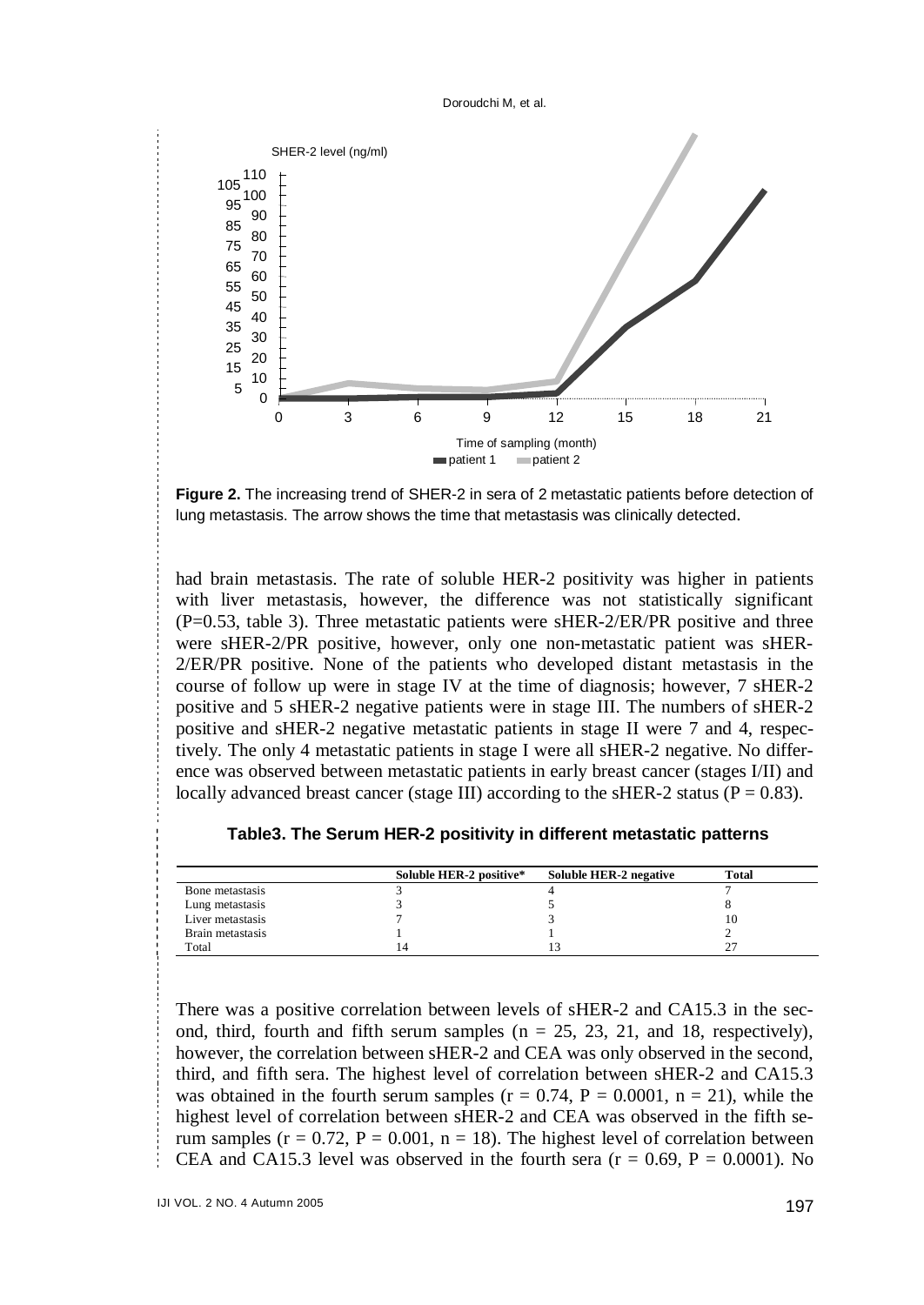correlation was observed between any of the tested tumor markers in the sixth  $(n =$ 15), seventh ( $n = 10$ ) and eighth ( $n = 5$ ) serum samples.

There was also no correlation between sHER-2 level in any of the serial samples and age, age at diagnosis, marital status, children number, number of gestations, menopausal status, stage, tumor size, nodal status, ER and PR expression, histological grade and nuclear grade.

# **DISCUSSION**

In this study, elevated pre-operative levels of sHER-2 (>6.8 ng/ml) were observed in 1 out of 43 Iranian healthy women, 0 out of 14 breast cancer patients with accompanying fibrocystic disease of breast, 0 out of 15 breast cancer patients with stages 0/I disease, and 8 out of 27 breast cancer patients who further developed metastasis. These results are in accordance with the reported data of other investigations (18, 19, 20, 21). We observed no significant difference in the mean sHER-2 level in the preoperative sera of 115 Iranian breast cancer patients and the mean sHER-2 level in sera of Iranian healthy women. However, a trend of increase in the level of sHER-2 in sera of 51.8% of the patients who later developed distant metastases was observed. This increase correlated well with the level of CA15.3, however, the correlation with the CEA level was only seen in some of the series. Similarly, in a previous study by Krainer et al. a highly significant correlation between sHER-2 level and CA15.3 tumor marker was observed in 62 patients with advanced disease (20). However, the reported correlations between HER-2 level and CEA are mostly related to early stages of the disease (22, 23). Accordingly, in our data the level of correlation between sHER-2 and CA15.3 was higher than that of sHER-2 and CEA, as a whole. This observation might, at least in part, be a result of higher specificity of CA15.3 for metastatic breast tumors compared to CEA (24).

Comparing the level of sHER-2 in the pre-operative sera of metastatic  $(n = 27)$  and non-metastatic ( $n = 18$ ) patients revealed a significant difference which was in accordance with the results obtained by Classen et al. (25). In addition a significant association between vascular invasion and sHER-2 positivity in the first post-operative sera shows a higher aggressiveness of tumors in patients with elevated sHER-2 levels.

The average lead time to detection of distant metastasis of the tumor was found to be 98 days which is less than the reported values from other studies (26). In addition, our patients had higher pre-operative sHER-2 levels (7.52-209.80 ng/ml) compared to other studies (27). One of the possible reasons of this lower prediction power might be the high aggressive nature of tumors in our patients or the late referral of the patients to breast clinics. However, the latter is unlikely because only 21.7% of 115 breast cancer patients in our study were in stage III compared to the 34.3 % of stage III patients in the study of Imoto et al. (27).

Results of this study indicate that a high percentage (51.8%) of metastatic breast cancer patients develop elevated levels of sHER-2 in their sera and this elevation correlates well with other markers of tumor aggressiveness. More than being a marker of tumor progression and metastasis, sHER-2 may also have impacts on the tumor escape from the naturally developed anti-HER-2 antibodies and may interfere with the HERCEPTIN<sup>TM</sup> therapy of the tumors (19). In this regard, retaining the signaling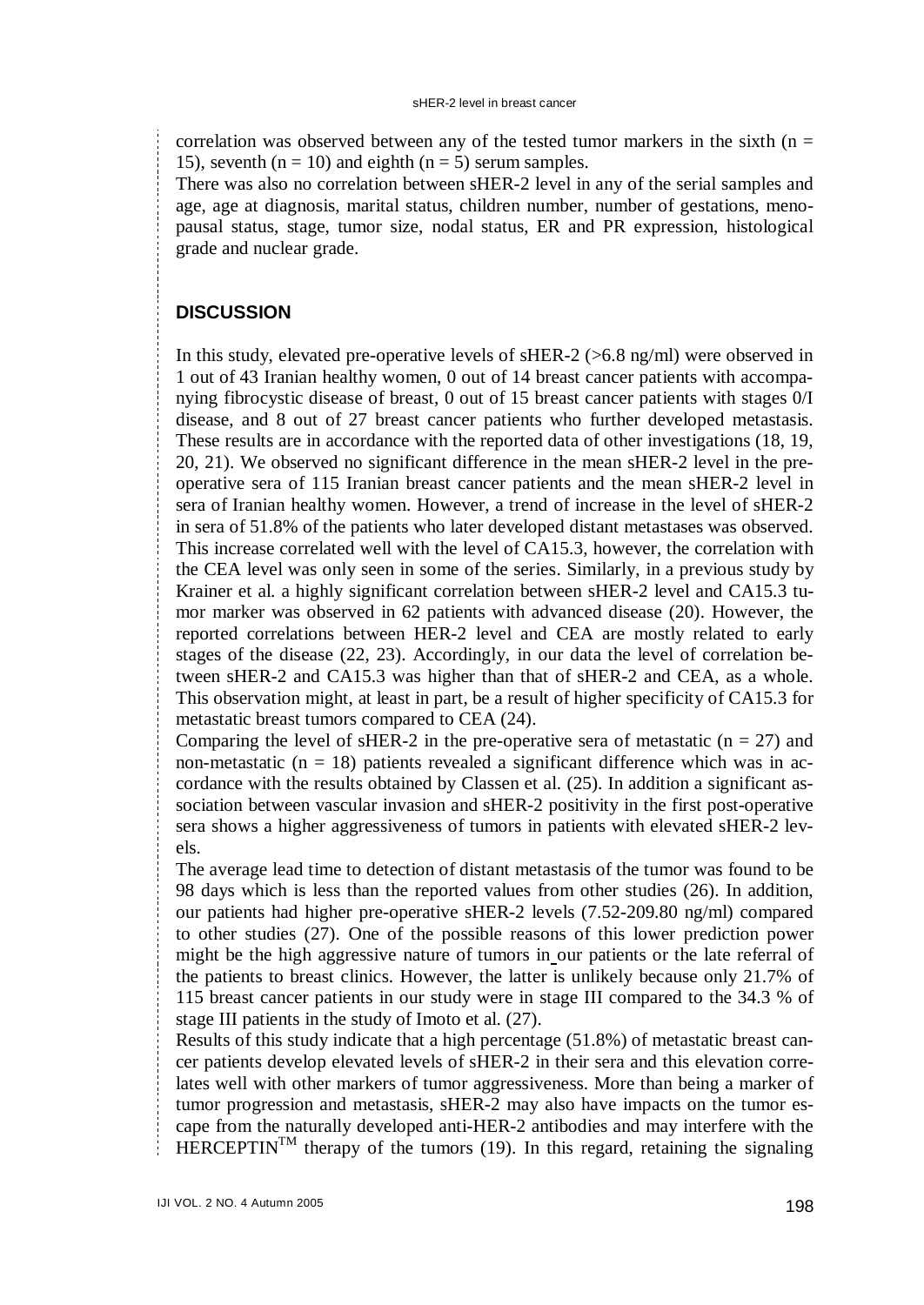ability by the truncated intracellular tyrosine kinase of HER-2/neu molecule is noteworthy (28, 29). It is also suggested that the shedding process is a result of activation state of the tumor as well as tumor burden and the expression status of the primary tumor (30). There are also evidences that HER-2/neu overexpression can even occur *de novo* in metastatic tissues of breast carcinomas which are further subjected to the selection process (31, 32). It is therefore promising that measurement of sHER-2 in sera of breast cancer patients not only assists physicians in monitoring and follow-up but also provides information on a subset of patients whose tumor cells might change their pattern of HER-2 expression and need reconsideration of the treatment.

In conclusion, the increased serum levels of sHER-2 in a high percentage of metastatic patients supports the possibility of using the serum ED/HER-2 measurement to monitor breast cancer patients undergoing surgical treatment, hormonal therapy and chemotherapy as well as those requiring  $HERCEPTIN<sup>TM</sup>$  therapy (33). Since HER- $C EPTIN<sup>TM</sup>$  is a new medicine in the Iranian market, knowing the status of HER-2/neu overexpression and ED/HER-2 level in patients' circulation may be useful in future use of this therapy in our settings.

#### **ACKNOWLEDGEMENT**

This work was financially supported by a grant (number 80-1341) from Shiraz University of Medical Sciences and Shiraz Institute for Cancer Research (ICR), Shiraz, Iran.

### **REFERENCES**

- 1. Jukkola A, Bloigu R, Soini Y, Savolainen ER, Holli K, Blanco G. C-erbB-2 positivity is a factor for poor prognosis in breast cancer and poor response to hormonal or chemotherapy treatment in advanced disease. Eur J Cancer. 2001;37:347- 54.
- 2. Pinto AE, Andre S, Pereira T, Nobrega S, Soares J. C-erbB-2 oncoprotein overexpression identifies a subgroup of estrogen receptor positive (ER+) breast cancer patients with poor prognosis. Ann Oncol. 2001;12:525-33.
- 3. Schmid P, Wischnewsky MB, Sezer O, Bohm R, Possinger K. Prediction of response to hormonal treatment in metastatic breast cancer. Oncology. 2002;63:309-16.
- 4. Quenel N, Wafflart J, Bonichon F, de Mascarel I, Trojani M, Durand M, et al. The prognostic value of c-erbB2 in primary breast carcinomas: a study on 942 cases. Breast Cancer Res Treat. 1995;35:283-91.
- 5. Karunagaran D, Tzahar E, Beerli RR, Chen X, Graus-Porta D, Ratzkin BJ, et al. ErbB-2 is a common auxiliary subunit of NDF and EGF receptors: implications for breast cancer. EMBO J. 1996;15:254-64.
- 6. Worthylake R, Opresko LK, Wiley HS. ErbB-2 amplification inhibits down-regulation and induces constitutive activation of both ErbB-2 and epidermal growth factor receptors. J Biol Chem. 1999;274:8865-74.
- 7. Sugano S, Mukai K, Tsuda H, Hirohashi S, Furuya S, Shimosato Y, et al. Immunohistochemical study on overexpression of c-erbB-2 protein in human breast cancer: its correlation with gene amplification and long-term survival of patients. Jpn J Cancer Res. 1990;81:327-32.
- 8. Slamon DJ, Godolphin W, Jones LA, Holt JA, Wong SG, Keith DE, et al. Studies of the HER-2/neu proto-oncogene in human breast and ovarian cancer. Science. 1989;244:707-12.
- 9. Allred DC, Clark GM, Molina R, Tandon AK, Schnitt SJ, Gilchrist KW, et al. Overexpression of HER-2/neu and its relationship with other prognostic factors change during the progression of in situ to invasive breast cancer. Hum Pathol. 1992;23:974-9.
- 10. Beenken SW, Bland KI. Biomarkers for Breast Cancer. Minerva Chir. 2002;57:437-48.
- 11. Volas GH, Leitzel K, Teramoto Y, Grossberg H, Demers L, Lipton A. Serial serum c-erbB-2 levels in patients with breast carcinoma. Cancer. 1996;78:267-72.
- 12. Breuer B, Smith S, Thor A, Edgerton S, Osborne MP, Minick R, et al. ErbB-2 protein in sera and tumors of breast cancer patients. Breast Cancer Res Treat. 1998;49:261-70.
- 13. Krainer M, Brodowicz T, Zeillinger R, Wiltschke C, Scholten C, Seifert M, et al . Tissue expression and serum levels of HER-2/neu in patients with breast cancer. Oncology. 1997;54:475-81.
- 14. Harris L, Luftner D, Jager W, Robertson JF. C-erbB-2 in serum of patients with breast cancer. Int J Biol Markers. 1999;14:8-15.
- 15. Wu JT. C-erbB-2 oncoprotein and its soluble ectodomain: a new potential tumor marker for prognosis, early detection and monitoring patients undergoing Herceptin treatment. Clin Chim Acta. 2002;322:11-19.
- 16. Koscielny S, Terrier P, Spielmann M, Delarue JC. Prognostic importance of low c-erbB-2 expression in breast tumors. J Natl Cancer Inst. 1998;90:712.